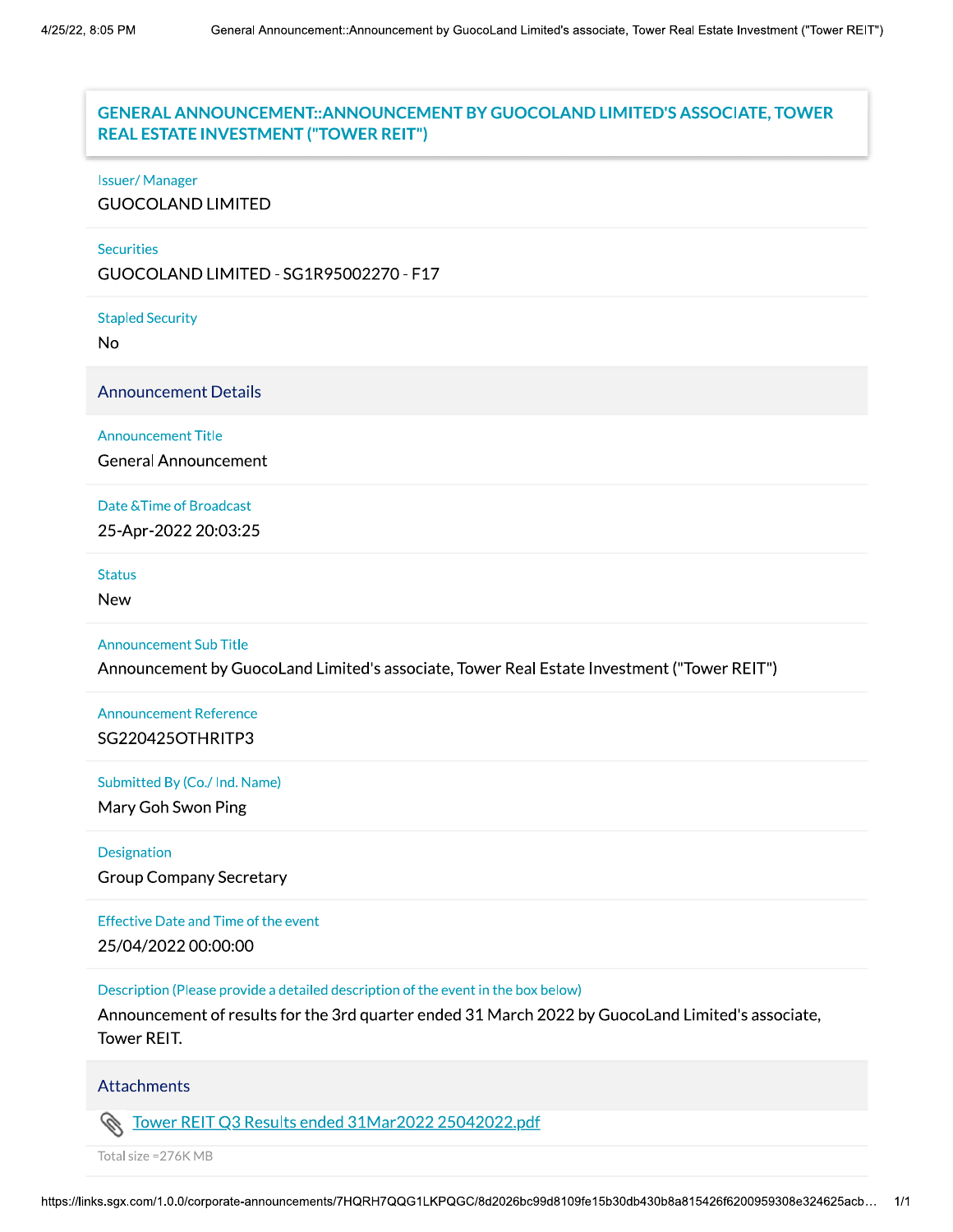#### Quarterly rpt on consolidated results for the financial period ended 31 Mar 2022

#### **TOWER REAL ESTATE INVESTMENT TRUST**

| <b>Financial Year End</b>                          | 30 Jun 2022           |
|----------------------------------------------------|-----------------------|
| Quarter                                            | 3 Qtr                 |
| Quarterly report for the financial<br>period ended | 31 Mar 2022           |
| The figures                                        | have not been audited |
|                                                    |                       |

**Attachments**

[Tower REIT Q3 Results \(31.03.2022\).pdf](https://disclosure.bursamalaysia.com/FileAccess/apbursaweb/download?id=218337&name=EA_FR_ATTACHMENTS) *239.8 kB*

**Default Currency Other Currency**

Currency: **Malaysian Ringgit (MYR)**

#### **SUMMARY OF KEY FINANCIAL INFORMATION 31 Mar 2022**

|                |                                                                                   | <b>INDIVIDUAL PERIOD</b>                        |                                                                 | <b>CUMULATIVE PERIOD</b>                        |                                                                          |
|----------------|-----------------------------------------------------------------------------------|-------------------------------------------------|-----------------------------------------------------------------|-------------------------------------------------|--------------------------------------------------------------------------|
|                |                                                                                   | <b>CURRENT</b><br><b>YEAR</b><br><b>QUARTER</b> | <b>PRECEDING YEAR</b><br><b>CORRESPONDING</b><br><b>QUARTER</b> | <b>CURRENT</b><br><b>YEAR TO</b><br><b>DATE</b> | <b>PRECEDING</b><br><b>YEAR</b><br><b>CORRESPONDING</b><br><b>PERIOD</b> |
|                |                                                                                   | 31 Mar 2022                                     | 31 Mar 2021                                                     | 31 Mar 2022                                     | 31 Mar 2021                                                              |
|                |                                                                                   | \$\$'000                                        | \$\$'000                                                        | \$\$'000                                        | \$\$'000                                                                 |
| $\mathbf{1}$   | Revenue                                                                           | 7,995                                           | 8,424                                                           | 24,357                                          | 23,522                                                                   |
|                | 2 Profit/(loss) before<br>tax                                                     | 1.163                                           | 1.785                                                           | 4,823                                           | 4,800                                                                    |
|                | 3 Profit/(loss) for the<br>period                                                 | 1.163                                           | 1.785                                                           | 4.823                                           | 4,800                                                                    |
|                | 4 Profit/(loss)<br>attributable to<br>ordinary equity<br>holders of the<br>parent | 1,163                                           | 1,785                                                           | 4,823                                           | 4,800                                                                    |
|                | 5 Basic<br>earnings/(loss) per<br>share (Subunit)                                 | 0.41                                            | 0.64                                                            | 1.72                                            | 1.71                                                                     |
|                | 6 Proposed/Declared<br>dividend per share<br>(Subunit)                            | 0.00                                            | 0.00                                                            | 1.20                                            | 1.05                                                                     |
|                |                                                                                   | <b>AS AT END OF CURRENT</b><br><b>QUARTER</b>   |                                                                 |                                                 | <b>AS AT PRECEDING FINANCIAL</b><br><b>YEAR END</b>                      |
| 7 <sup>1</sup> | Net assets per<br>share attributable                                              |                                                 | 1.8549                                                          |                                                 | 1.8613                                                                   |

**parent (\$\$)** *Definition of Subunit:*

**to ordinary equity holders of the**

*In a currency system, there is usually a main unit (base) and subunit that is a fraction amount of the main unit. Example for the subunit as follows:*

| <b>Country</b>       | <b>Base Unit</b> | l Subunit |
|----------------------|------------------|-----------|
| Malaysia             | Ringgit          | Sen       |
| <b>United States</b> | Dollar           | Cent      |
| United Kingdom       | Pound            | Pence     |

| <b>Announcement Info</b> |                                           |
|--------------------------|-------------------------------------------|
| <b>Company Name</b>      | <b>TOWER REAL ESTATE INVESTMENT TRUST</b> |
| <b>Stock Name</b>        | <b>TWRREIT</b>                            |
| <b>Date Announced</b>    | 25 Apr 2022                               |
| Category                 | <b>Financial Results</b>                  |
| <b>Reference Number</b>  | FRA-24042022-00001                        |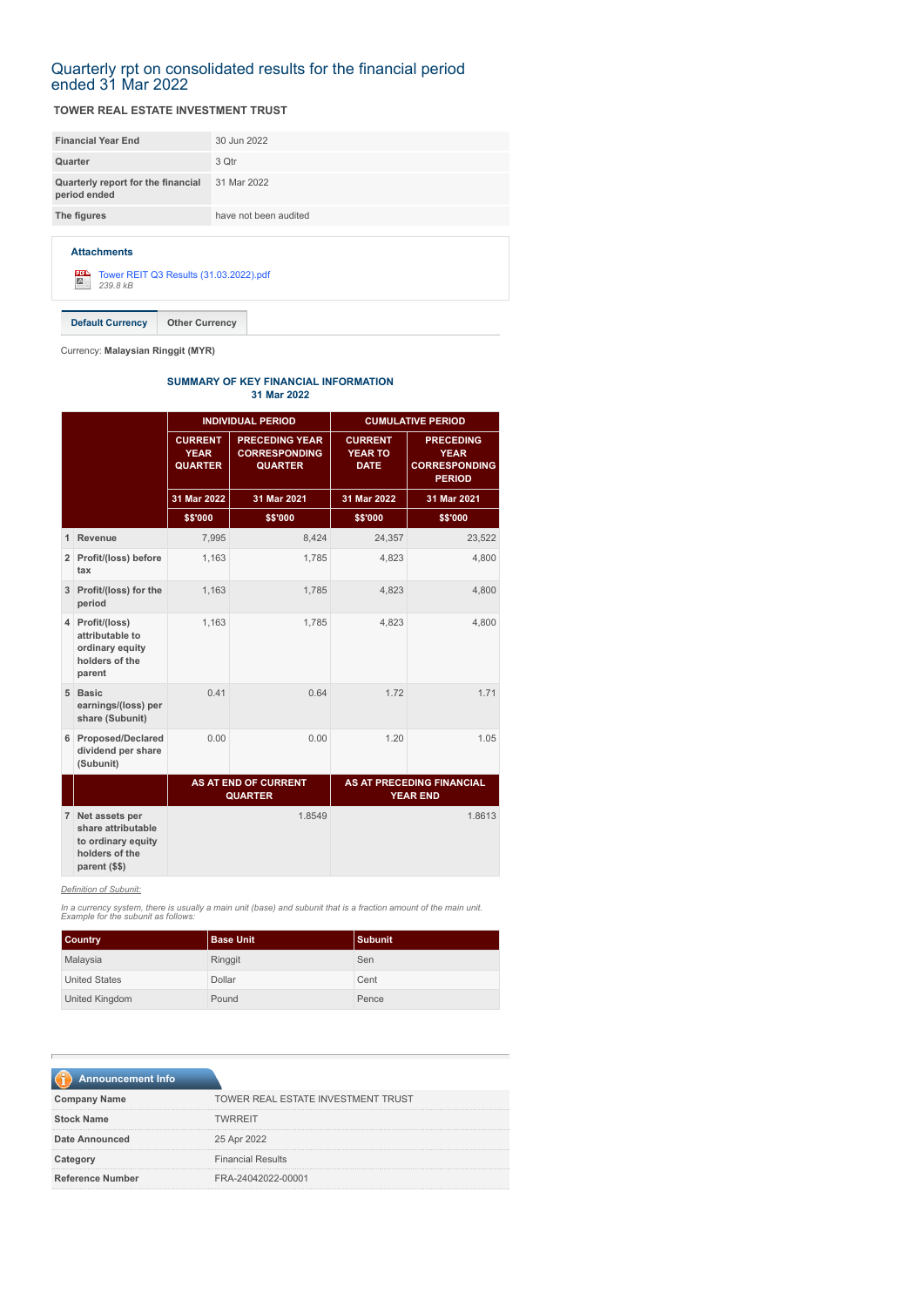

# **CONDENSED FINANCIAL STATEMENTS FOR THE THIRD QUARTER ENDED 31 MARCH 2022**

| <b>Contents</b>                                          | Page             |
|----------------------------------------------------------|------------------|
| <b>Condensed Statement of Comprehensive Income</b>       |                  |
| <b>Condensed Statement of Financial Position</b>         | 2                |
| <b>Condensed Statement of Changes In Net Asset Value</b> | 3                |
| <b>Condensed Statement of Cash Flow</b>                  | $\boldsymbol{4}$ |
| <b>Notes to the Financial Statements</b>                 | $5 - 12$         |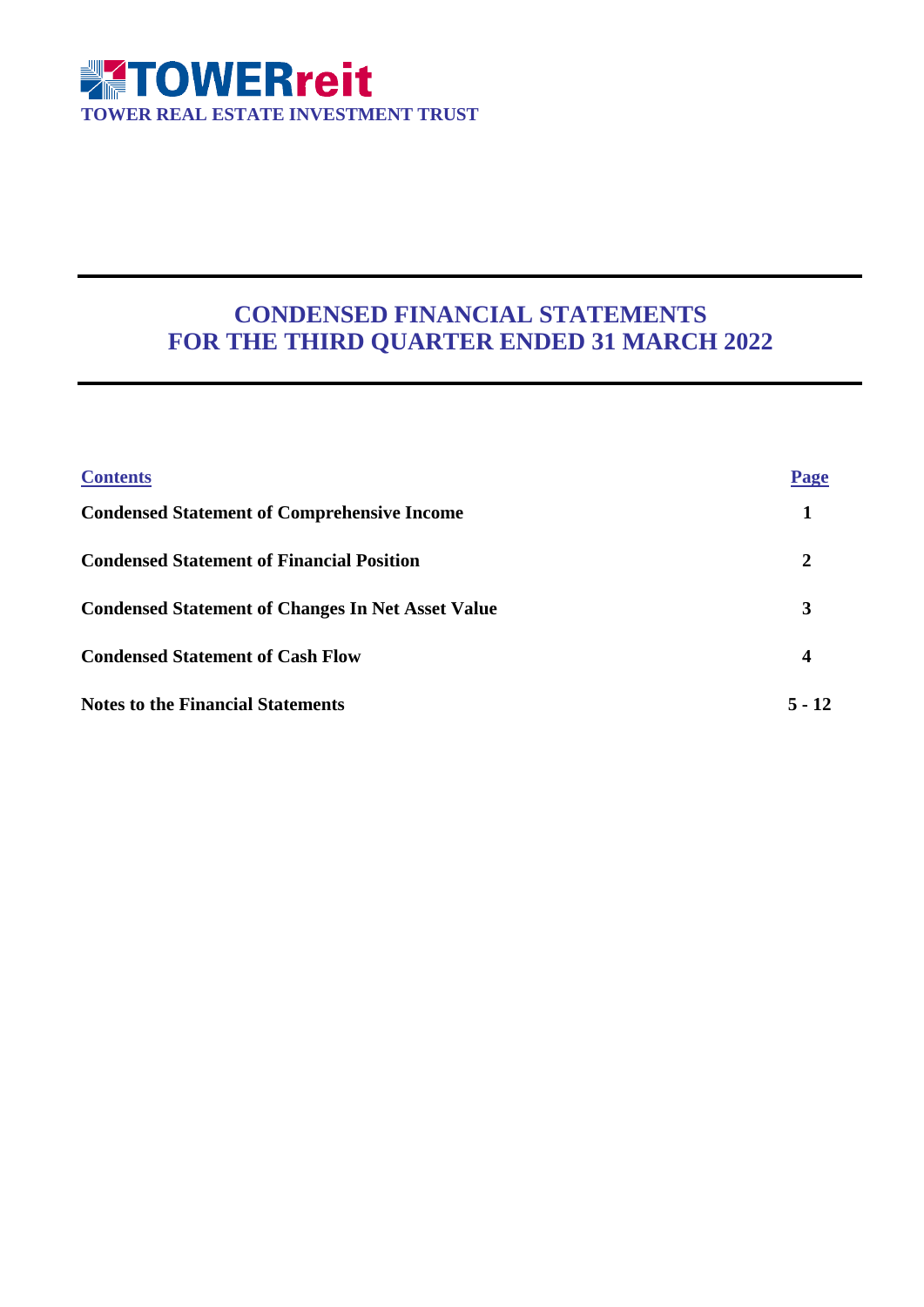#### U Z **OWERreit**

**TOWER REAL ESTATE INVESTMENT TRUST**

**CONDENSED STATEMENT OF COMPREHENSIVE INCOME**

**FOR THE THIRD QUARTER ENDED 31 MARCH 2022**

| The figures have not been audited.                                       | <b>Individual Quarter</b>                                                  |                                                                                               | <b>Cumulative Quarter</b>                                            |                                                                    |
|--------------------------------------------------------------------------|----------------------------------------------------------------------------|-----------------------------------------------------------------------------------------------|----------------------------------------------------------------------|--------------------------------------------------------------------|
|                                                                          | <b>Current Year</b><br><b>Quarter Ended</b><br>31.03.2022<br><b>RM'000</b> | <b>Preceding Year</b><br>Corresponding<br><b>Quarter Ended</b><br>31.03.2021<br><b>RM'000</b> | <b>Current Year</b><br><b>To Date</b><br>31.03.2022<br><b>RM'000</b> | Preceding<br>Year<br><b>To Date</b><br>31.03.2021<br><b>RM'000</b> |
| <b>Income</b>                                                            |                                                                            |                                                                                               |                                                                      |                                                                    |
| Gross revenue                                                            | 7,995                                                                      | 8,424                                                                                         | 24,357                                                               | 23,522                                                             |
| Property operating expenses                                              | (3,845)                                                                    | (3,450)                                                                                       | (10, 319)                                                            | (10, 292)                                                          |
| Net property income                                                      | 4,150                                                                      | 4,974                                                                                         | 14,038                                                               | 13,230                                                             |
| Interest income                                                          | 16                                                                         | 15                                                                                            | 41                                                                   | 37                                                                 |
| Other income                                                             | 32                                                                         | $\ensuremath{\mathfrak{Z}}$                                                                   | 51                                                                   | 31                                                                 |
|                                                                          | 4,198                                                                      | 4,992                                                                                         | 14,130                                                               | 13,298                                                             |
| <b>Expenses</b>                                                          |                                                                            |                                                                                               |                                                                      |                                                                    |
| Manager's fees                                                           | (545)                                                                      | (572)                                                                                         | (1,706)                                                              | (1,674)                                                            |
| Trustee's fee                                                            | (39)                                                                       | (39)                                                                                          | (118)                                                                | (119)                                                              |
| Administrative expenses                                                  | (116)                                                                      | (394)                                                                                         | (390)                                                                | (1,426)                                                            |
| Interest expenses                                                        | (2, 335)                                                                   | (2,202)                                                                                       | (7,093)                                                              | (5,279)                                                            |
|                                                                          | (3,035)                                                                    | (3,207)                                                                                       | (9, 307)                                                             | (8, 498)                                                           |
| <b>Net Trust Income</b><br>Change in fair value of investment properties | 1,163                                                                      | 1,785<br>$\overline{a}$                                                                       | 4,823                                                                | 4,800<br>$\overline{\phantom{m}}$                                  |
| Income before tax<br>Taxation                                            | 1,163<br>÷,                                                                | 1,785<br>$\blacksquare$                                                                       | 4,823<br>$\overline{\phantom{a}}$                                    | 4,800<br>$\overline{\phantom{a}}$                                  |
| Income after tax                                                         | 1,163                                                                      | 1,785                                                                                         | 4,823                                                                | 4,800                                                              |
| Other comprehensive income                                               |                                                                            |                                                                                               |                                                                      | $\overline{\phantom{0}}$                                           |
| Total comprehensive income for the period                                | 1,163                                                                      | 1,785                                                                                         | 4,823                                                                | 4,800                                                              |
| Total comprehensive income for the period                                |                                                                            |                                                                                               |                                                                      |                                                                    |
| is made up as follows:                                                   |                                                                            |                                                                                               |                                                                      |                                                                    |
| - Realised                                                               | 1,163                                                                      | 1,785                                                                                         | 4,823                                                                | 4,800                                                              |
| - Unrealised                                                             |                                                                            | ÷,                                                                                            |                                                                      |                                                                    |
|                                                                          | 1,163                                                                      | 1,785                                                                                         | 4,823                                                                | 4,800                                                              |
| <b>BASIC EARNINGS PER UNIT (SEN)</b>                                     |                                                                            |                                                                                               |                                                                      |                                                                    |
| - Realised                                                               | 0.41                                                                       | 0.64                                                                                          | 1.72                                                                 | 1.71                                                               |
| - Unrealised                                                             |                                                                            |                                                                                               |                                                                      |                                                                    |
|                                                                          | 0.41                                                                       | 0.64                                                                                          | 1.72                                                                 | 1.71                                                               |

The Condensed Statement of Comprehensive Income should be read in conjunction with the audited financial statements for the financial year ended 30 June 2021 and the accompanying explanatory notes attached.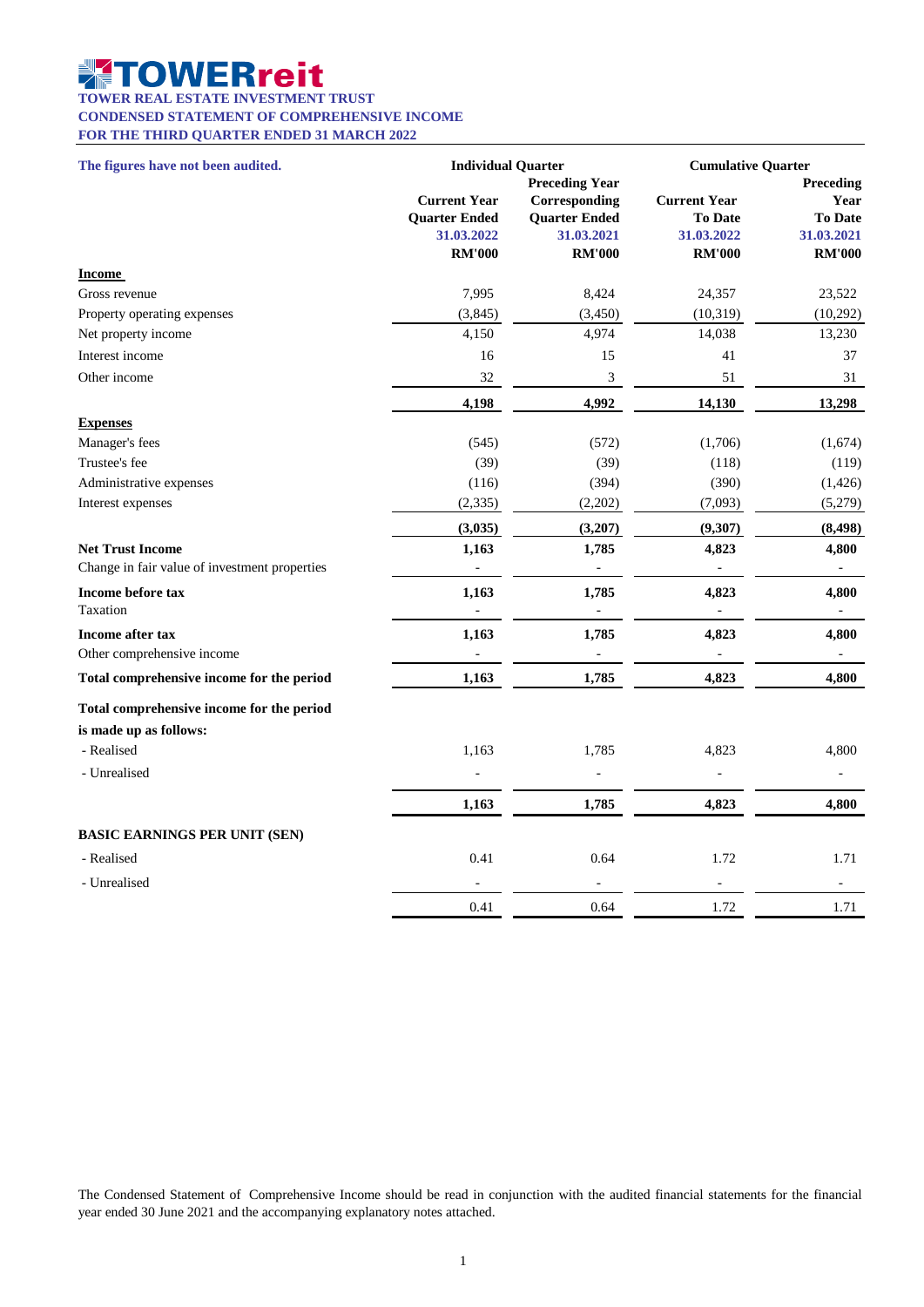**TOWER REAL ESTATE INVESTMENT TRUST** 

**CONDENSED STATEMENT OF FINANCIAL POSITION**

**AS AT 31 MARCH 2022**

|                                               | <b>Unaudited</b> | <b>Audited</b> |
|-----------------------------------------------|------------------|----------------|
|                                               | As At            | As At          |
|                                               | 31.03.2022       | 30.06.2021     |
|                                               | <b>RM'000</b>    | <b>RM'000</b>  |
| <b>ASSETS</b><br><b>Non-current assets</b>    |                  |                |
| Plant and equipment                           | 12,509           | 11,965         |
| Investment properties                         | 811,800          | 811,800        |
|                                               | 824,309          | 823,765        |
| <b>Current Assets</b>                         |                  |                |
| Trade receivables                             | 663              | 487            |
| Other receivables, deposits and prepayments   | 1,331            | 327            |
| Cash and bank balances                        | 1,683            | 2,553          |
|                                               | 3,677            | 3,367          |
| <b>TOTAL ASSETS</b>                           | 827,986          | 827,132        |
| <b>LIABILITIES</b>                            |                  |                |
| <b>Non-current liabilities</b>                |                  |                |
| Tenants' deposits                             | 6,567            | 6,248          |
| <b>Borrowings</b>                             | 260,021          | 259,856        |
| Deferred tax liability                        | 19,414           | 19,414         |
|                                               | 286,002          | 285,518        |
| <b>Current liabilities</b>                    |                  |                |
| Trade payables                                | 13               | 863            |
| Other payables and provisions                 | 5,510            | 5,291          |
| Tenants' deposits                             | 4,452            | 4,253          |
| Borrowings                                    | 11,700           | 9,100          |
|                                               | 21,675           | 19,507         |
| <b>TOTAL LIABILITIES</b>                      | 307,677          | 305,025        |
| <b>NET ASSET VALUE</b>                        | 520,309          | 522,107        |
| <b>REPRESENTED BY:</b>                        |                  |                |
| Unitholders' capital                          | 285,345          | 285,345        |
| Undistributed income - unrealised             | 174,846          | 174,846        |
| Undistributed income - realised               | 60,118           | 61,916         |
|                                               | 520,309          | 522,107        |
| <b>NUMBER OF UNITS IN CIRCULATION (UNITS)</b> | 280,500,000      | 280,500,000    |
| NET ASSET VALUE PER UNIT (RM)                 |                  |                |
| - Before income distribution                  | 1.8549           | 1.8613         |
| - After income distribution                   | 1.8549           | 1.8497         |
|                                               |                  |                |

The Condensed Statement of Financial Position should be read in conjunction with the audited financial statements for the financial year ended 30 June 2021 and the accompanying explanatory notes attached.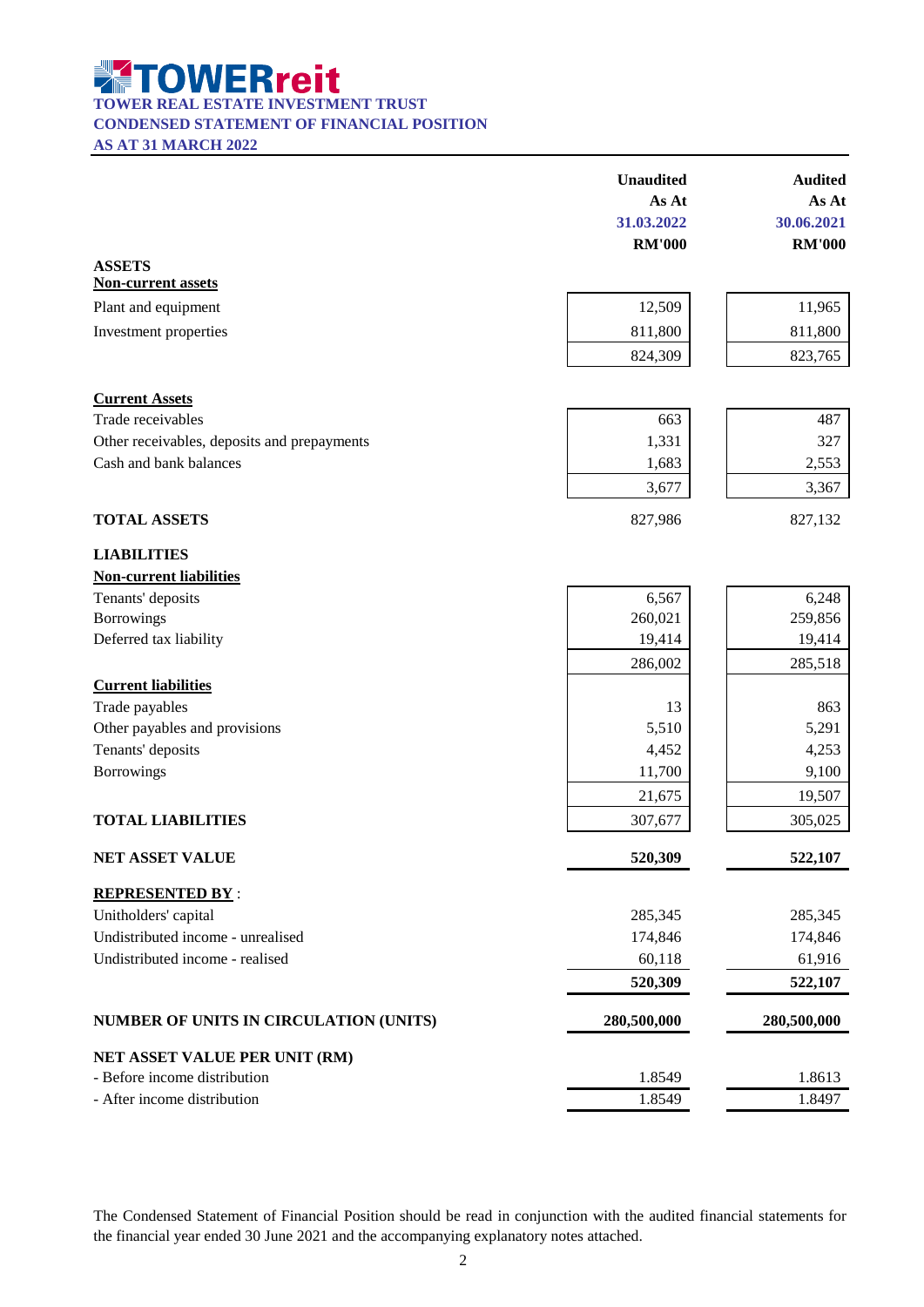#### **TOWERreit**  $\frac{1}{2}$

**TOWER REAL ESTATE INVESTMENT TRUST CONDENSED STATEMENT OF CHANGES IN NET ASSET VALUE FOR THE THIRD QUARTER ENDED 31 MARCH 2022**

#### **The figures have not been audited.**

|                                               |                                                 | <b>Undistributed Income</b>                                           |                                  |                               |
|-----------------------------------------------|-------------------------------------------------|-----------------------------------------------------------------------|----------------------------------|-------------------------------|
|                                               | <b>Unitholders'</b><br>Capital<br><b>RM'000</b> | Non-distributable Distributable<br><b>Unrealised</b><br><b>RM'000</b> | <b>Realised</b><br><b>RM'000</b> | <b>Total</b><br><b>RM'000</b> |
| <b>Current Year To Date</b>                   |                                                 |                                                                       |                                  |                               |
| At 1 July 2021                                | 285,345                                         | 174,846                                                               | 61,916                           | 522,107                       |
| Operations for the period ended 31 March 2022 |                                                 |                                                                       |                                  |                               |
| Net income for the period                     |                                                 |                                                                       | 4,823                            | 4,823                         |
| Total comprehensive income for the period     | $\overline{a}$                                  | $\overline{a}$                                                        | 4,823                            | 4,823                         |
| <b>Unitholders' transactions</b>              |                                                 |                                                                       |                                  |                               |
| Distribution to unitholders                   |                                                 |                                                                       |                                  |                               |
| - 2021 final (paid on 30 August 2021)         |                                                 |                                                                       | (3,255)                          | (3,255)                       |
| - 2022 interim (paid on 28 February 2022)     |                                                 |                                                                       | (3,366)                          | (3,366)                       |
|                                               |                                                 |                                                                       | (6,621)                          | (6,621)                       |
| At 31 March 2022                              | 285,345                                         | 174,846                                                               | 60,118                           | 520,309                       |
| <b>Preceding Year To Date</b>                 |                                                 |                                                                       |                                  |                               |
| At 1 July 2020                                | 285,345                                         | 185,992                                                               | 61,969                           | 533,306                       |
| Operations for the period ended 31 March 2021 |                                                 |                                                                       |                                  |                               |
| Net income for the period                     |                                                 |                                                                       | 4,800                            | 4,800                         |
| Total comprehensive income for the period     |                                                 |                                                                       | 4,800                            | 4,800                         |
| <b>Unitholders' transactions</b>              |                                                 |                                                                       |                                  |                               |
| Distribution to unitholders                   |                                                 |                                                                       |                                  |                               |
| - 2020 final (paid on 28 August 2020)         |                                                 |                                                                       | (3,309)                          | (3,309)                       |
| - 2021 interim (paid on 26 February 2021)     | $\overline{a}$                                  |                                                                       | (2,944)                          | (2,944)                       |
|                                               |                                                 |                                                                       | (6,253)                          | (6,253)                       |
| At 31 March 2021                              | 285,345                                         | 185,992                                                               | 60,516                           | 531,853                       |

The Condensed Statement of Changes in Net Asset Value should be read in conjunction with the audited financial statements for the financial year ended 30 June 2021 and the accompanying explanatory notes attached.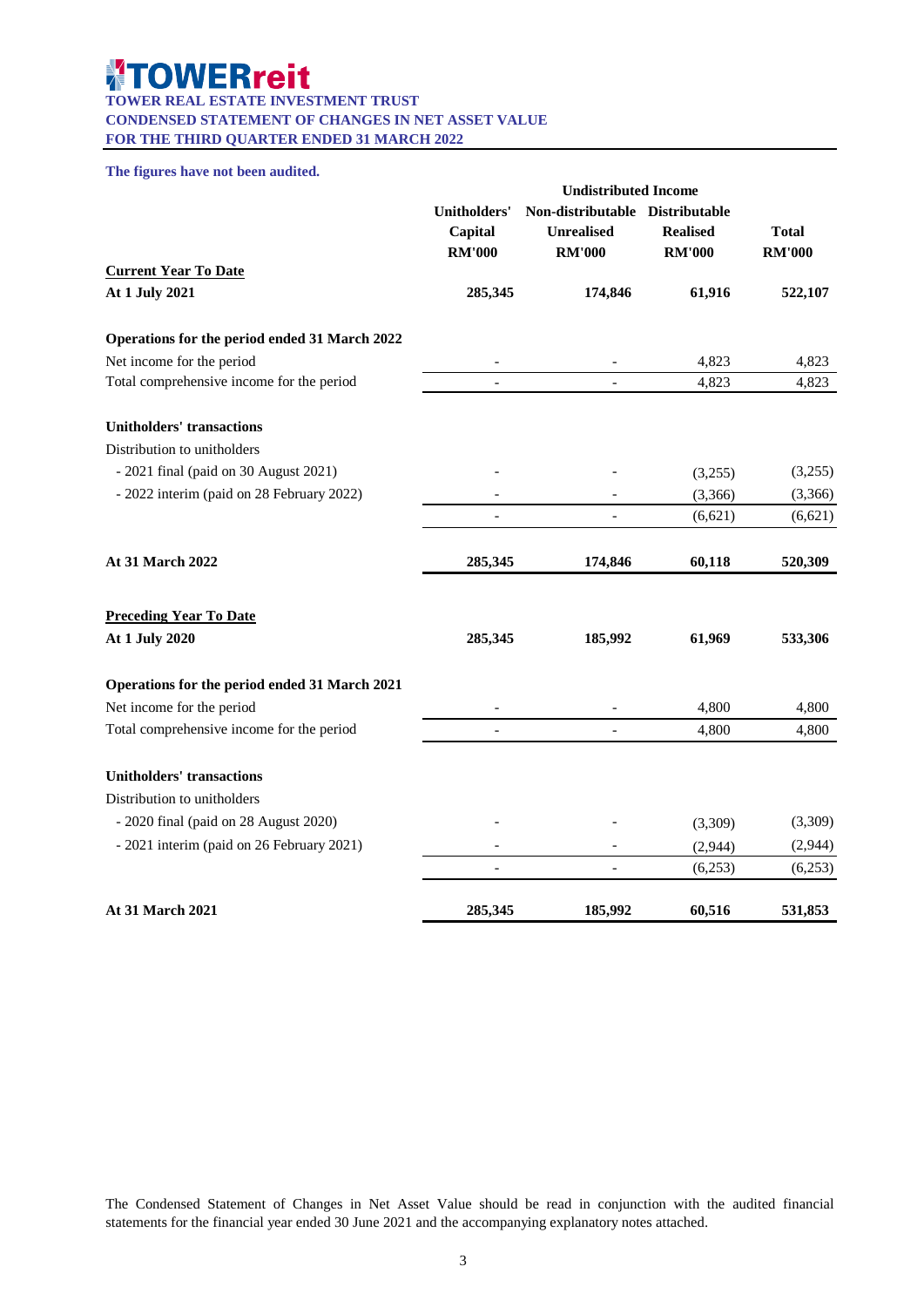# **TOWER REAL ESTATE INVESTMENT TRUST**

**CONDENSED STATEMENT OF CASH FLOW**

**FOR THE THIRD QUARTER ENDED 31 MARCH 2022**

| The figures have not been audited.                     | <b>Current</b><br><b>Period</b><br><b>To Date</b><br>31.03.2022<br><b>RM'000</b> | Preceding<br><b>Period</b><br><b>To Date</b><br>31.03.2021<br><b>RM'000</b> |
|--------------------------------------------------------|----------------------------------------------------------------------------------|-----------------------------------------------------------------------------|
| <b>CASH FLOW FROM OPERATING ACTIVITIES</b>             |                                                                                  |                                                                             |
| Income before tax                                      | 4,823                                                                            | 4,800                                                                       |
| Adjustments for:                                       |                                                                                  |                                                                             |
| Depreciation                                           | 591                                                                              | 231                                                                         |
| Interest expense                                       | 7,093                                                                            | 5,279                                                                       |
| Interest income                                        | (41)                                                                             | (37)                                                                        |
| Operating profit before working capital changes        | 12,466                                                                           | 10,273                                                                      |
| Changes in working capital:                            |                                                                                  |                                                                             |
| Trade and other receivables                            | (1,180)                                                                          | (152)                                                                       |
| Trade and other payables                               | (113)                                                                            | 3,994                                                                       |
| Net cash generated from operating activities           | 11,173                                                                           | 14,115                                                                      |
| <b>CASH FLOWS FROM INVESTING ACTIVITIES</b>            |                                                                                  |                                                                             |
| Payment for acquisition of property, plant & equipment | (1,135)                                                                          | (4,659)                                                                     |
| Acquisition of investment property                     |                                                                                  | (245, 558)                                                                  |
| Interest income                                        | 41                                                                               | 37                                                                          |
| Net cash used in investing activities                  | (1,094)                                                                          | (250, 180)                                                                  |
| <b>CASH FLOWS FROM FINANCING ACTIVITIES</b>            |                                                                                  |                                                                             |
| Interest paid                                          | (7,093)                                                                          | (5,279)                                                                     |
| Proceeds from borrowings                               | 2,765                                                                            | 261,171                                                                     |
| Repayment of borrowings                                |                                                                                  | (12,500)                                                                    |
| Distribution paid to unitholders                       | (6,621)                                                                          | (6,253)                                                                     |
| Net cash (used in)/generated from financing activities | (10, 949)                                                                        | 237,139                                                                     |
|                                                        |                                                                                  |                                                                             |
| NET (DECREASE)/INCREASE IN CASH AND CASH EQUIVALENTS   | (870)                                                                            | 1,074                                                                       |
| CASH AND CASH EQUIVALENTS AT BEGINNING OF PERIOD       | 2,553                                                                            | 1,606                                                                       |
| CASH AND CASH EQUIVALENTS AT END OF PERIOD             | 1,683                                                                            | 2,680                                                                       |
| Cash and cash equivalents at end of period comprise:   |                                                                                  |                                                                             |
| Cash and bank balances                                 | 1,683                                                                            | 2,680                                                                       |
|                                                        | 1,683                                                                            | 2,680                                                                       |

The Condensed Statement of Cash Flow should be read in conjunction with the audited financial statements for the financial year ended 30 June 2021 and the accompanying explanatory notes attached.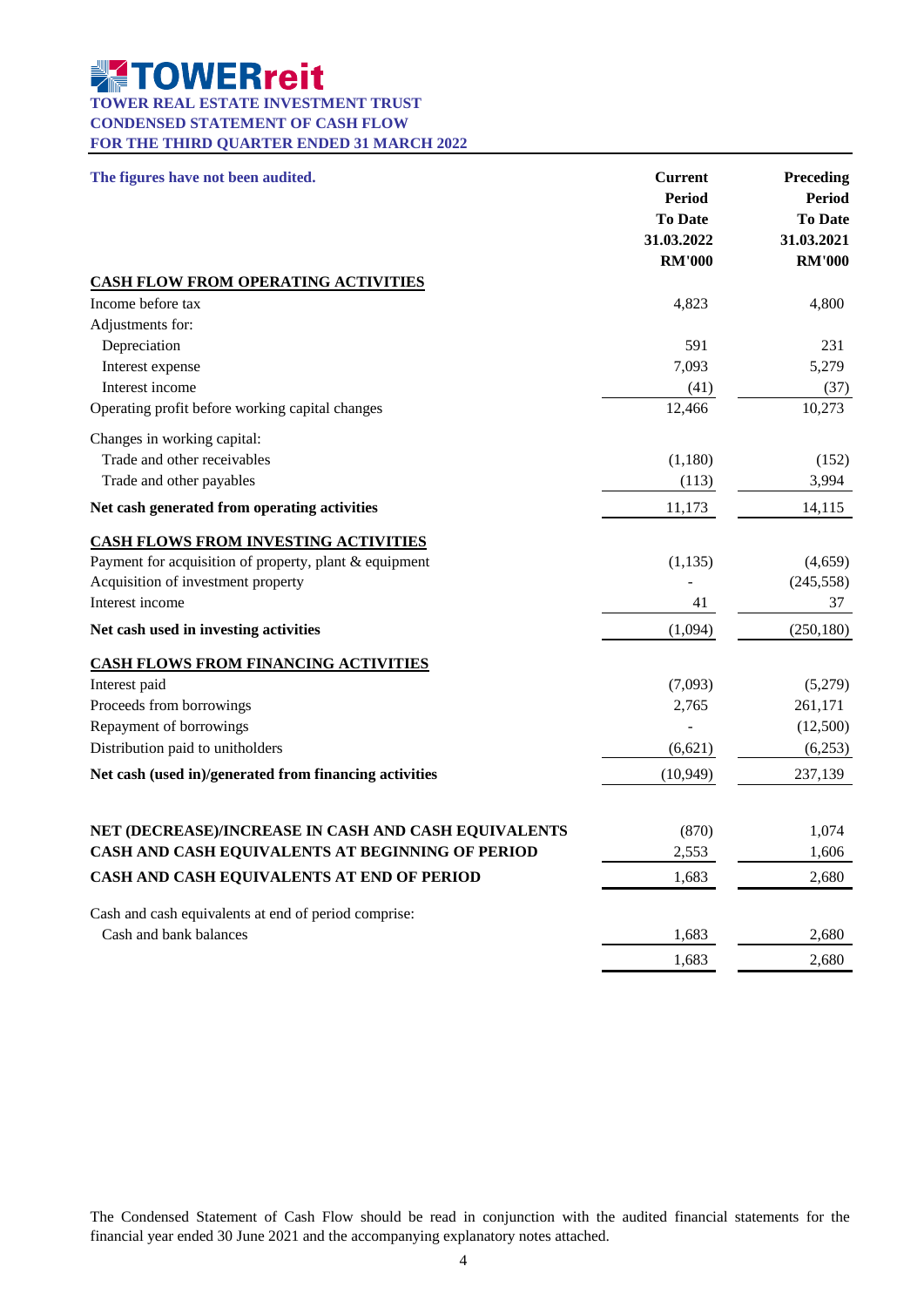

**TOWER REAL ESTATE INVESTMENT TRUST NOTES TO THE FINANCIAL STATEMENTS FOR THE THIRD QUARTER ENDED 31 MARCH 2022**

### **A. Explanatory Notes pursuant to the Malaysian Financial Reporting Standard ("MFRS") 134**

#### **A1. Basis of Preparation**

The quarterly financial report is unaudited and prepared in accordance with MFRS 134: Interim Financial Reporting, IAS 34: Interim Financial Reporting and Paragraph 9.44 of the Main Market Listing Requirements of Bursa Malaysia Securities Berhad. It does not include all the information required for full annual financial statements and should be read in conjunction with the audited financial statements of Tower Real Estate Investment Trust ("Tower REIT" or "Trust") for the financial year ended 30 June 2021.

#### **Changes in Accounting Policies**

The accounting policies and methods of computation used in the preparation of the quarterly financial statements are consistent with those adopted in the preparation of the audited financial statements of Tower REIT for the financial year ended 30 June 2021. The initial application of the accounting standards, amendments or interpretations are not expected to have any material financial impacts to the current period and prior period financial statements of Tower REIT.

#### **A2. Audit Report of Preceding Financial period**

The Auditors' Report of the preceding financial year ended 30 June 2021 was not subject to any qualification.

#### **A3. Seasonality or Cyclicality of Operations**

The business operations of the Trust were not affected by any seasonal or cyclical factors for the quarter under review.

#### **A4. Unusual Items**

There were no unusual items to be disclosed for the quarter under review.

#### **A5. Changes in Estimates of Amounts Reported in Prior Interim Periods of the Current Financial year or in Prior Financial years/period**

There were no changes in estimates of amounts reported in prior interim periods of the current financial year or prior financial years that have had a material impact in the current financial year.

### **A6. Debt and Equity Securities**

There was no issuance, cancellation, repurchase, resale and repayment of debt and equity securities for the current quarter and the financial year to-date.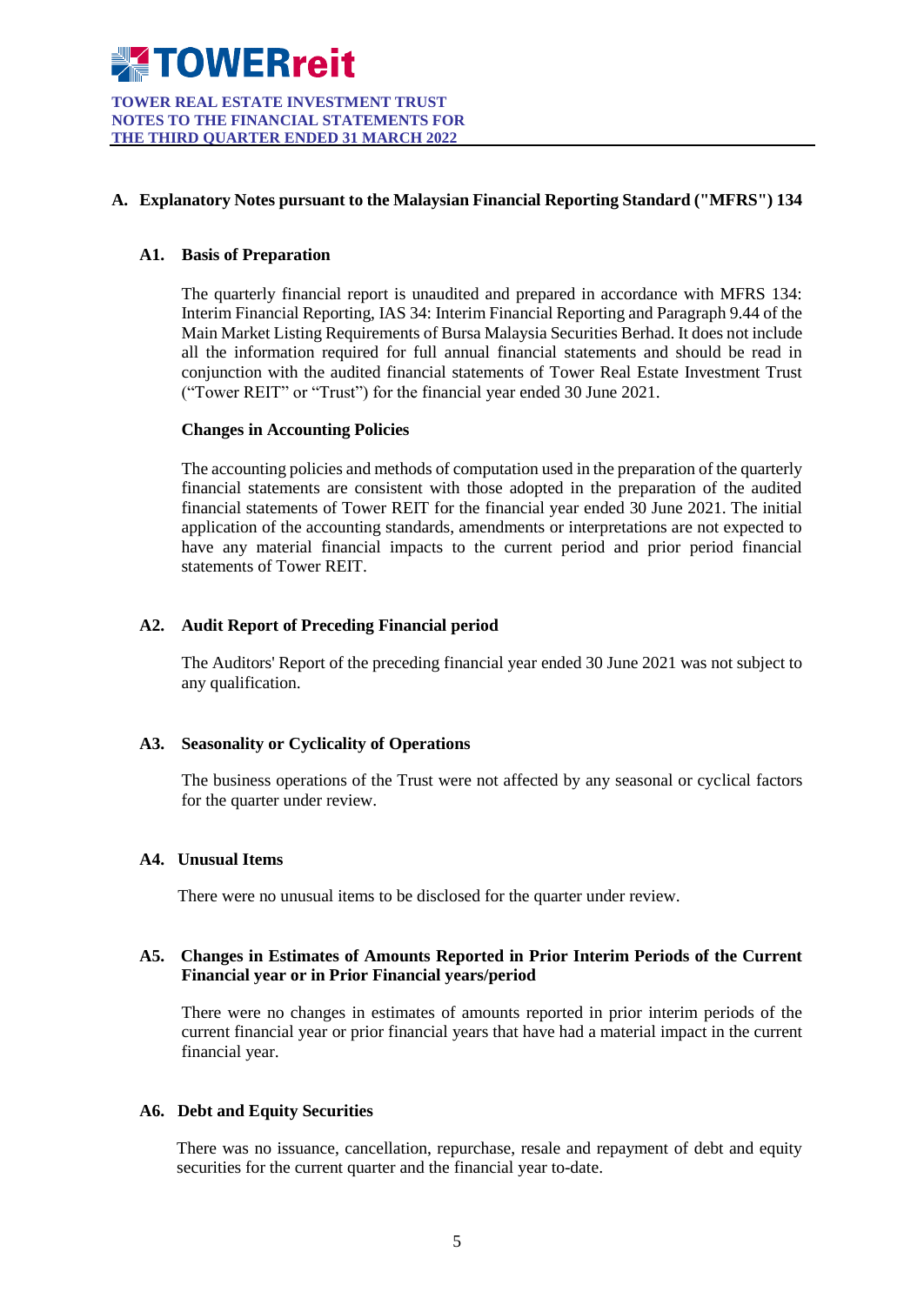

**TOWER REAL ESTATE INVESTMENT TRUST NOTES TO THE FINANCIAL STATEMENTS FOR THE THIRD QUARTER ENDED 31 MARCH 2022**

#### **A7. Income Distribution Paid During the Current Quarter**

The Trust had, on 28 February 2022 paid an interim income distribution of 1.20 sen per unit, amounting to RM3,366,000 for the financial year ending 30 June 2022.

#### **A8. Segmental Reporting**

No operating segment information has been prepared as the Trust has only one reportable segment and its assets are located in Malaysia.

#### **A9. Valuation of Investment Properties**

The valuations of Menara HLX, Plaza Zurich and Menara Guoco had been brought forward without any amendment from the previous audited financial statements.

#### **A10. Borrowing and Debt Securities**

Particulars of the Trust's borrowings as at 31 March 2022 are as follows:

|           | <b>RM'000</b> |
|-----------|---------------|
| Secured   | 271,721       |
| Unsecured | -             |
|           | 271,721       |

The above borrowing is denominated in Ringgit Malaysia.

### **A11. Material Events**

There were no material events subsequent to the current period under review up to the date of this quarterly report that required disclosure.

### **A12. Changes in the Composition of the Trust**

There was no change in the composition of the Trust during the current quarter, and the fund comprised of 280,500,000 units.

### **A13. Contingent Liabilities and Contingent Assets**

There were no contingent liabilities or contingent assets to be disclosed.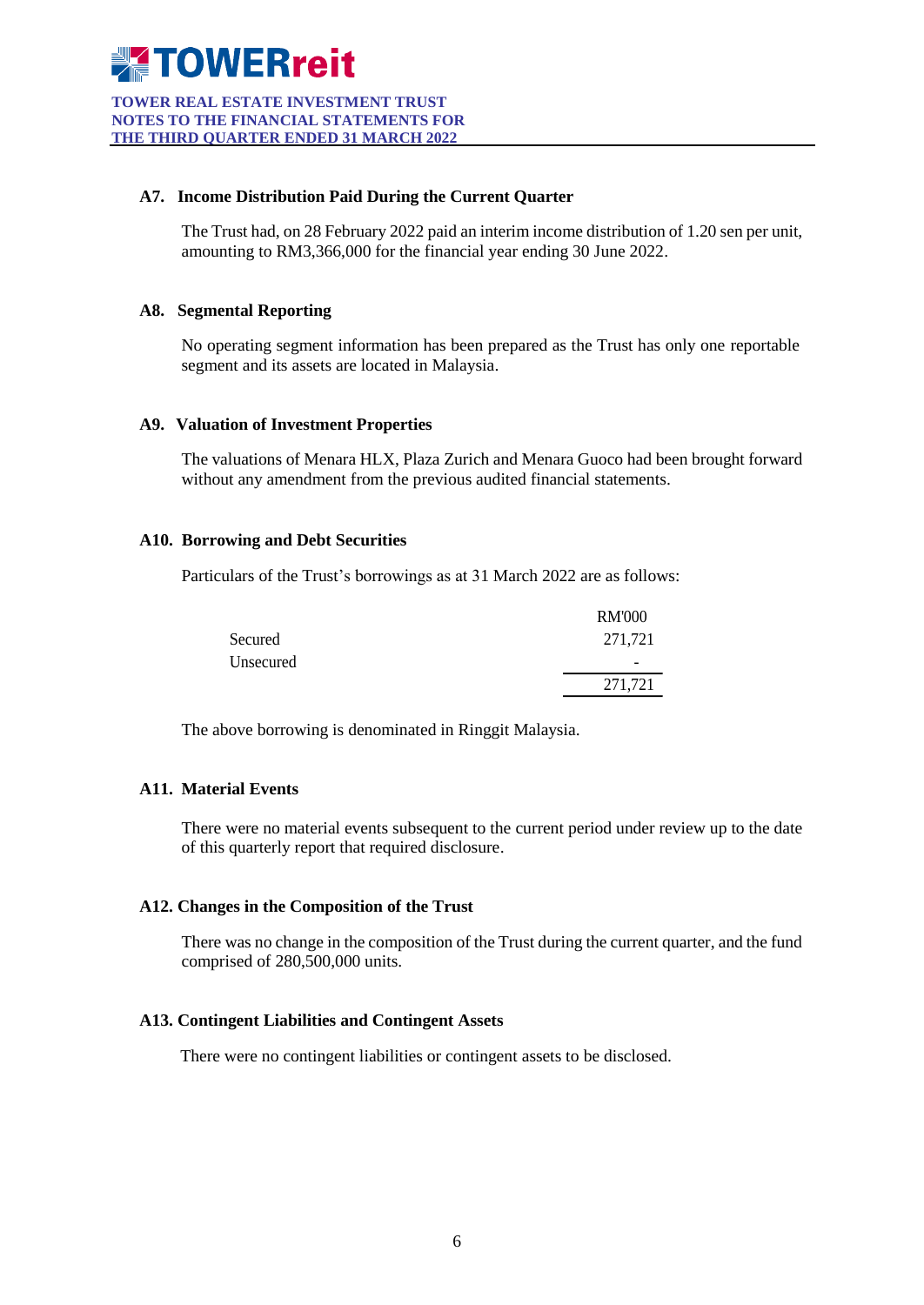# **B. Additional Information pursuant to Paragraph 9.44 of the Main Market Listing Requirements of Bursa Malaysia Securities Berhad**

#### **B1. Review of Performance**

Performance of the Third Quarter and Ninth-Month Financial Period

Gross revenue for the 3-month quarter ended 31 March 2022 ("Third Quarter") recorded a decrease of 5.1% as compared to the previous corresponding quarter. This was mainly due to lower occupancy and rental rates in Menara Guoco and Plaza Zurich. Property operating expenses rose by 11.4% with the gradual return of tenants to their offices after the relaxation of MCO. The net trust income before tax for Third Quarter decreased by 34.8% as compared to the previous corresponding quarter, in tandem with the decrease in revenue and increase in property operating expenses.

Gross revenue for the current 9-month financial period ended 31 March 2022 ("Current Financial Period") recorded an increase of 3.5% as compared to the previous corresponding period. The increase was mainly due to the full revenue recognition for Menara Guoco in the Current Financial Period. However, the increased contribution from Menara Guoco was partially offset by the lower occupancy and rental rates in Plaza Zurich. Administrative expenses for the Current Financial Period declined by 72.7% compared to the previous corresponding period which had recorded a one-off acquisition cost of Menara Guoco incurred in that period. However, interest expenses for the Current Financial Period increased by 34.4% compared to the previous corresponding period, as a result of the full 9 months' loan interest incurred on the acquisition of Menara Guoco. The net trust income before tax for the Current Financial Period increased by 0.5% as compared to the previous corresponding period.

# **B2. Material Change in Income Before Tax for the Third Quarter Compared with Immediate Preceding Quarter**

Net trust income for the Third Quarter of RM1.2 million was lower as compared to RM1.5 million in the preceding quarter. This was mainly due to lower revenue in Menara Guoco and higher property operating expenses for all the three buildings.

#### **B3. Changes in State of Affairs**

There were no material changes in the state of affairs of the Trust for the quarter under review.

#### **B4. Changes in Portfolio Composition**

As at 31 March 2022, Tower REIT's composition of investment portfolio was as follows:

|                    |               | <b>Total Real</b><br><b>Estate Portfolio</b> |
|--------------------|---------------|----------------------------------------------|
|                    | <b>RM'000</b> | $\frac{0}{0}$                                |
| <b>Real Estate</b> |               |                                              |
| Menara HLX         | 340,500       | 42                                           |
| Plaza Zurich       | 225,400       | 28                                           |
| Menara Guoco       | 245,900       | 30                                           |
|                    | 811,800       | 100                                          |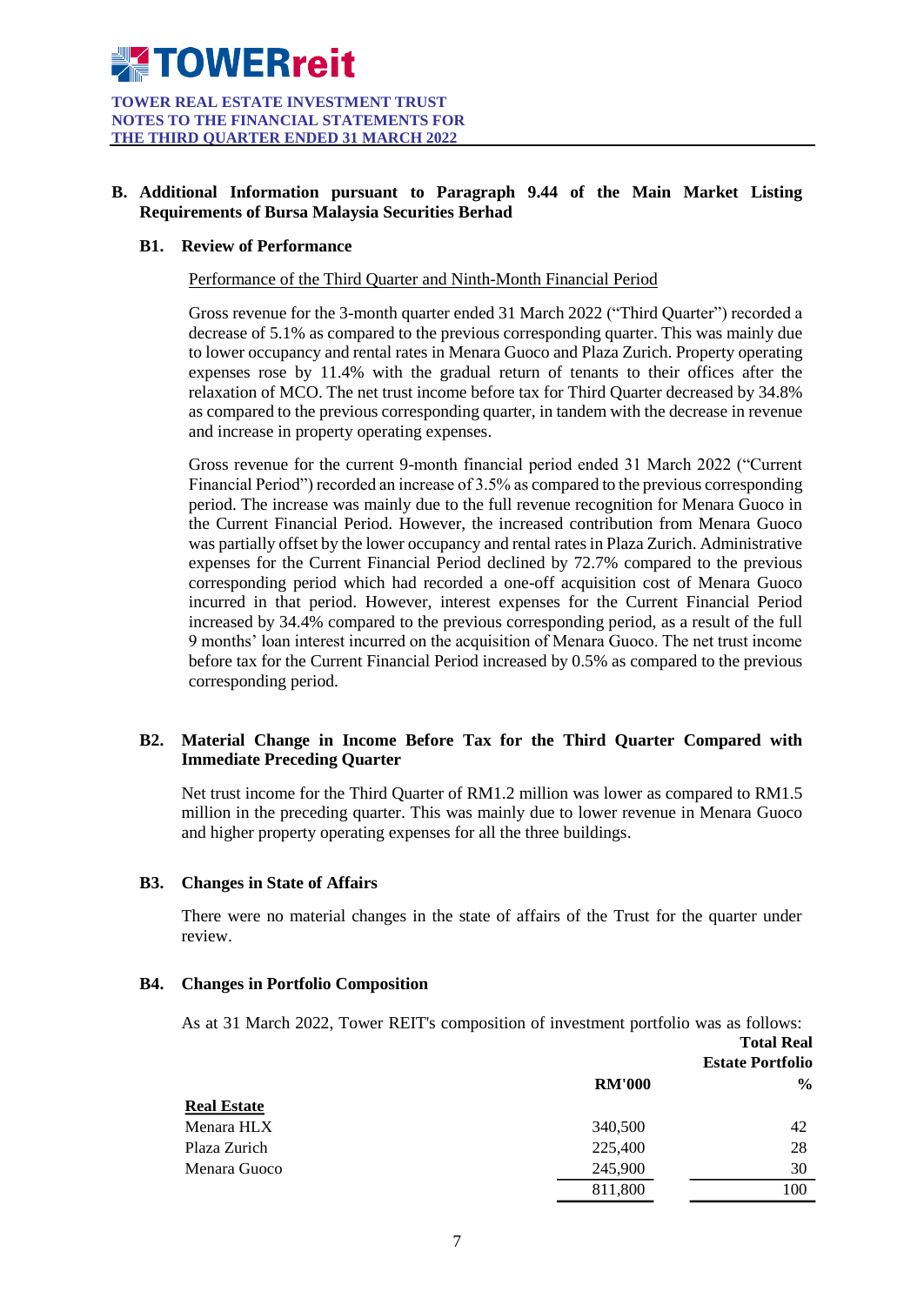#### **TOWER REAL ESTATE INVESTMENT TRUST NOTES TO THE FINANCIAL STATEMENTS FOR THE THIRD QUARTER ENDED 31 MARCH 2022**

### **B5. Changes in Net Asset Value**

|                         | As at<br>31.3.2022<br><b>RM'000</b> | As at<br>31.12.2021<br><b>RM'000</b> |
|-------------------------|-------------------------------------|--------------------------------------|
| Net asset value ("NAV") | 520,309                             | 522,511                              |
| NAV per unit (RM)       | 1.8549                              | 1.8628                               |

The NAV per unit as at 31 March 2022 was lower as compared to the immediate preceding quarter as a result of income distribution paid in current quarter.

# **B6. Changes in Unit Price**

Tower REIT's unit price was last traded at RM0.525 per unit on 31 March 2022 (RM0.56 as at 31 December 2021).

# **B7. Utilisation of Proceeds Raised from any Issuance of New Units**

There was no issuance of new units during the quarter under review.

#### **B8. Circumstances Affecting Interest of the Unitholders**

There were no unusual circumstances which had materially affected the interest of the unitholders for the current quarter save and except for the circumstances mentioned in B10 below.

#### **B9. Prospects**

The Malaysian economy is expected to show improvement with the recovery in domestic demand, expansion in exports and reopening of borders. While economic recovery remains underway, its pace will be conditional upon the unfolding geopolitical developments arising from the Russia-Ukraine conflict and their impact on business optimism and expansion. The uncertainty of the emergence of covid-19 new variant mutations may further dampen the economy recovery. Domestic businesses may experience recovery from the low base seen in the previous quarters but this may not be vigorous enough to spur broad expansion in demand for new office space in which the Trust operates*.* This, coupled with the over-supply of office space particularly in the Klang Valley, will cause the office rental market outlook to remain challenging in the near term. The Manager will continue to take active steps to improve its offering to target markets as well as improve the service level and cost efficiency.

#### **B10. Material Litigation**

On 19 November 2021, the High Court delivered its decision in favour of Tower REIT and dismissed the appeal by the Inland Revenue Board against the Special Commissioners of Income Tax's decision on the assessment of real property gains tax ("RPGT") in relation to the disposal of Menara ING in year 2014. The Inland Revenue Board of Malaysia has on 7 December 2021, appealed to the Court of Appeal against the decision of the High Court. The amount of RPGT paid by the Trust on disposal of Menara ING was RM2.4 million.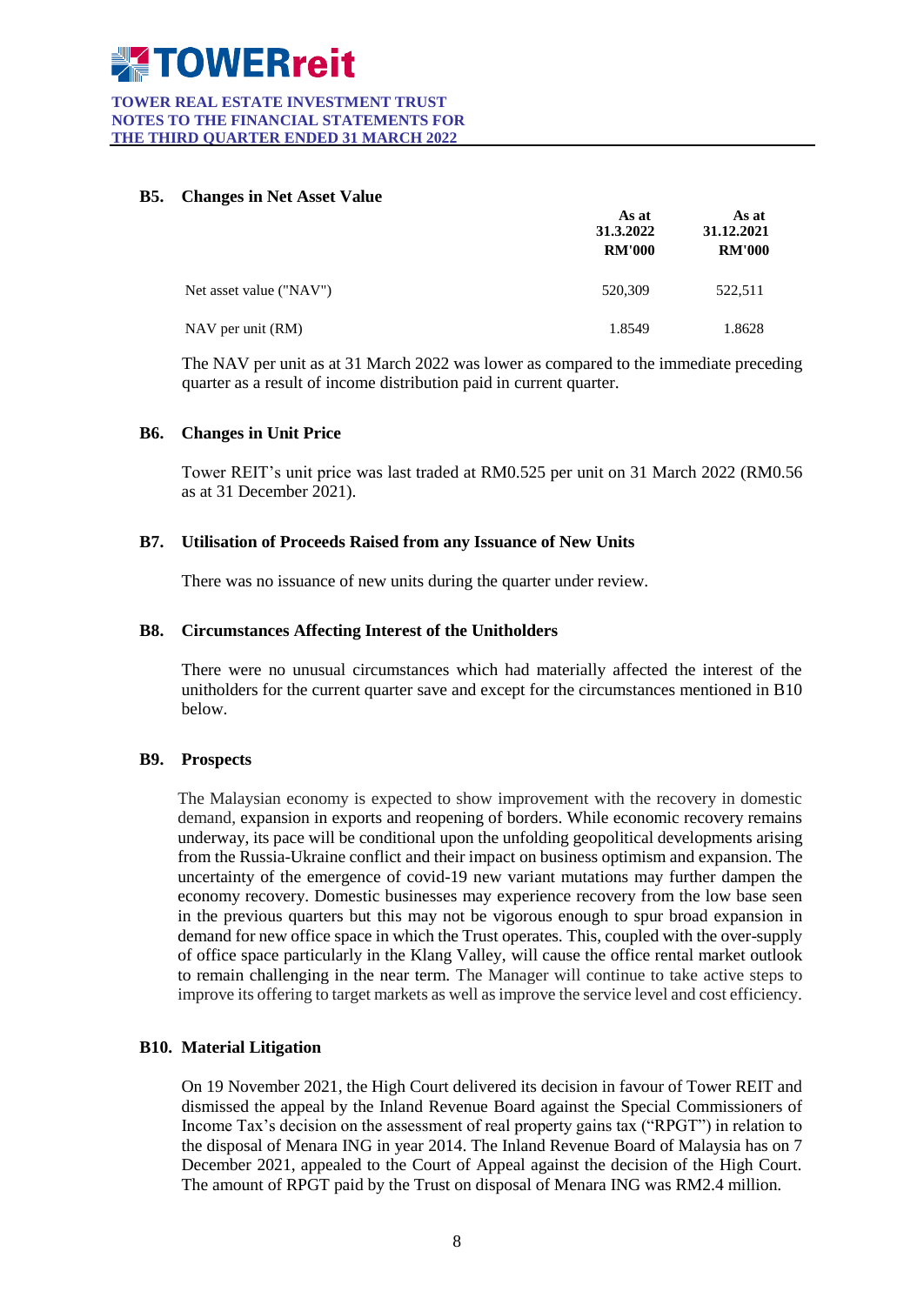**TOWER REAL ESTATE INVESTMENT TRUST NOTES TO THE FINANCIAL STATEMENTS FOR THE THIRD QUARTER ENDED 31 MARCH 2022**

#### **B11. Soft Commission**

During the quarter ended 31 March 2022, the Manager did not receive any soft commission (i.e. goods and services) from its brokers or dealers by virtue of transaction conducted by the Trust.

# **B12. Revenue Recognition**

### **i) Gross Revenue**

For the quarter ended 31 March 2022, gross revenue composition of leasing income and non-leasing income is as follows:

|                                     | <b>RM'000</b> |
|-------------------------------------|---------------|
| Leasing income                      | 4,910         |
| Non-leasing income (service charge) | 2,375         |
| Others                              | 710           |
| Gross Revenue                       | 7.995         |

#### **ii) Rental income**

Rental income from investment property is recognised in profit or loss on a straightline basis over the term of the lease unless collectability is in doubt, in which case, it is recognised on a receipt basis.

#### **iii) Car park income**

Car park income is recognised on an accrual basis except where default in payment of rent has already occurred and rent dues remain outstanding for over six months, in which case, recognition of car park income is suspended. Subsequent to suspension, income is recognised on the receipt basis until all arrears have been paid.

#### **iv) Other income**

Other income consists of income from services, signage rental, compensation charges and other associated income. Other income is recognised over time when services are delivered.

#### **v) Interest Income**

Interest income is recognised as it accrues using the effective interest method in statement of comprehensive income.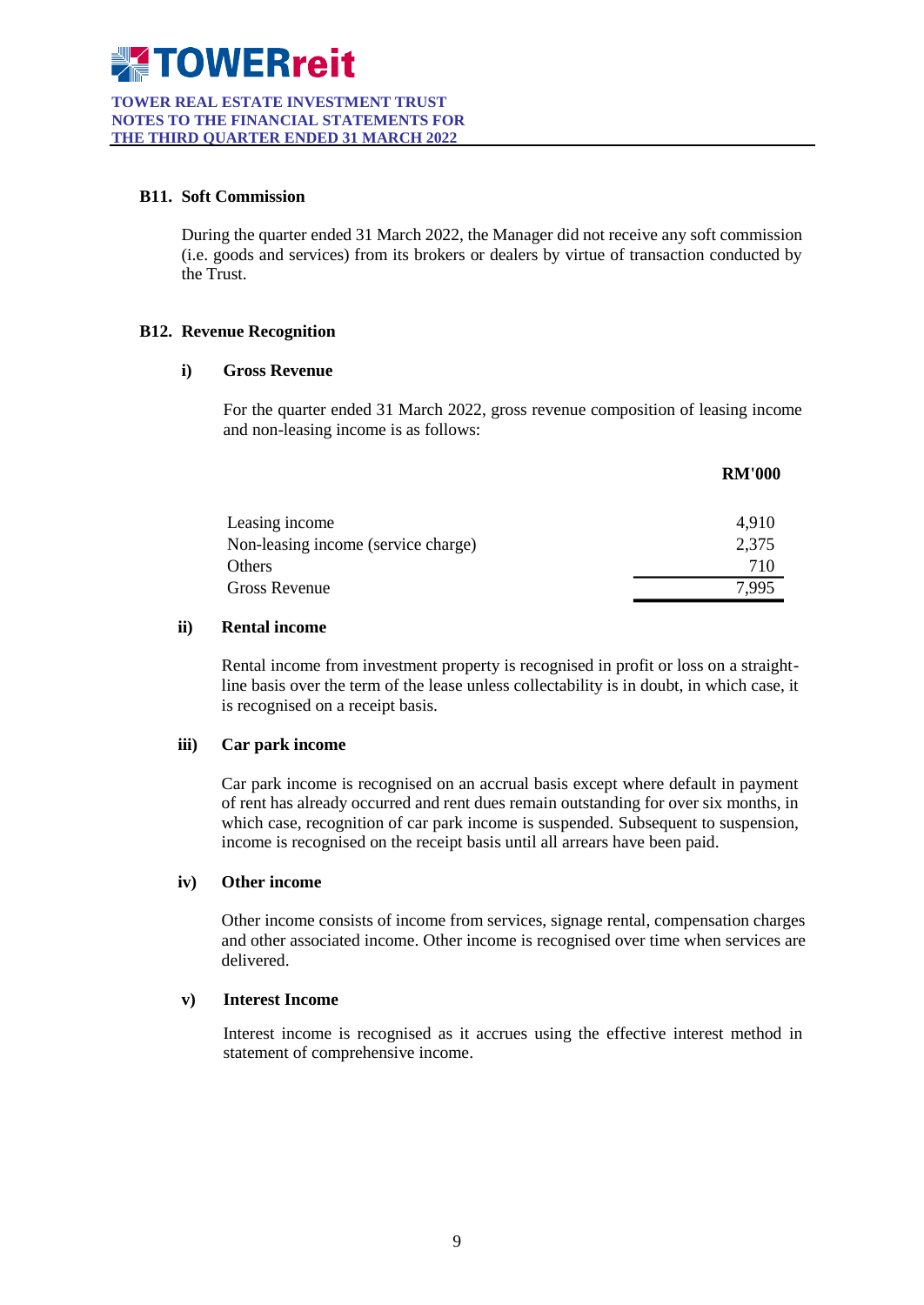#### **TOWER REAL ESTATE INVESTMENT TRUST NOTES TO THE FINANCIAL STATEMENTS FOR THE THIRD QUARTER ENDED 31 MARCH 2022**

# **B13. Manager's Fees**

Pursuant to the Deed constituting Tower REIT, the Manager's fees (excluding taxes) shall consist of:-

- (1) a base fee of up to 0.75% per annum of the gross asset value;
- (2) a performance fee of up to 4.00% per annum of the net property income, but before deduction of property management fees payable;
- (3) an acquisition fee of 1.00% of the acquisition price of any assets acquired; and
- (4) a divestment fee of 0.50% of the sale price of any asset sold or divested.

The total base fee and performance fee for the period ended 31 March 2022 of RM1,222,455 and RM483,604 respectively were 0.20% and 3.35% of the gross asset value and net property income respectively.

# **B14. Trustee's Fee**

Pursuant to the Deed constituting Tower REIT, the Trustee is entitled to receive a fee of up to 0.03% per annum of the audited net asset value of Tower REIT with a cap of RM200,000. The total Trustee's fee for the period ended 31 March 2022 is RM117,605.

#### **B15**. **Tax Expense**

| <b>Current</b><br><b>Year to Date</b> |  |
|---------------------------------------|--|
| 31.3.2022<br><b>RM'000</b>            |  |
|                                       |  |
|                                       |  |
| 4,823                                 |  |
| 1,158                                 |  |
| 267                                   |  |
| (1,425)                               |  |
|                                       |  |
|                                       |  |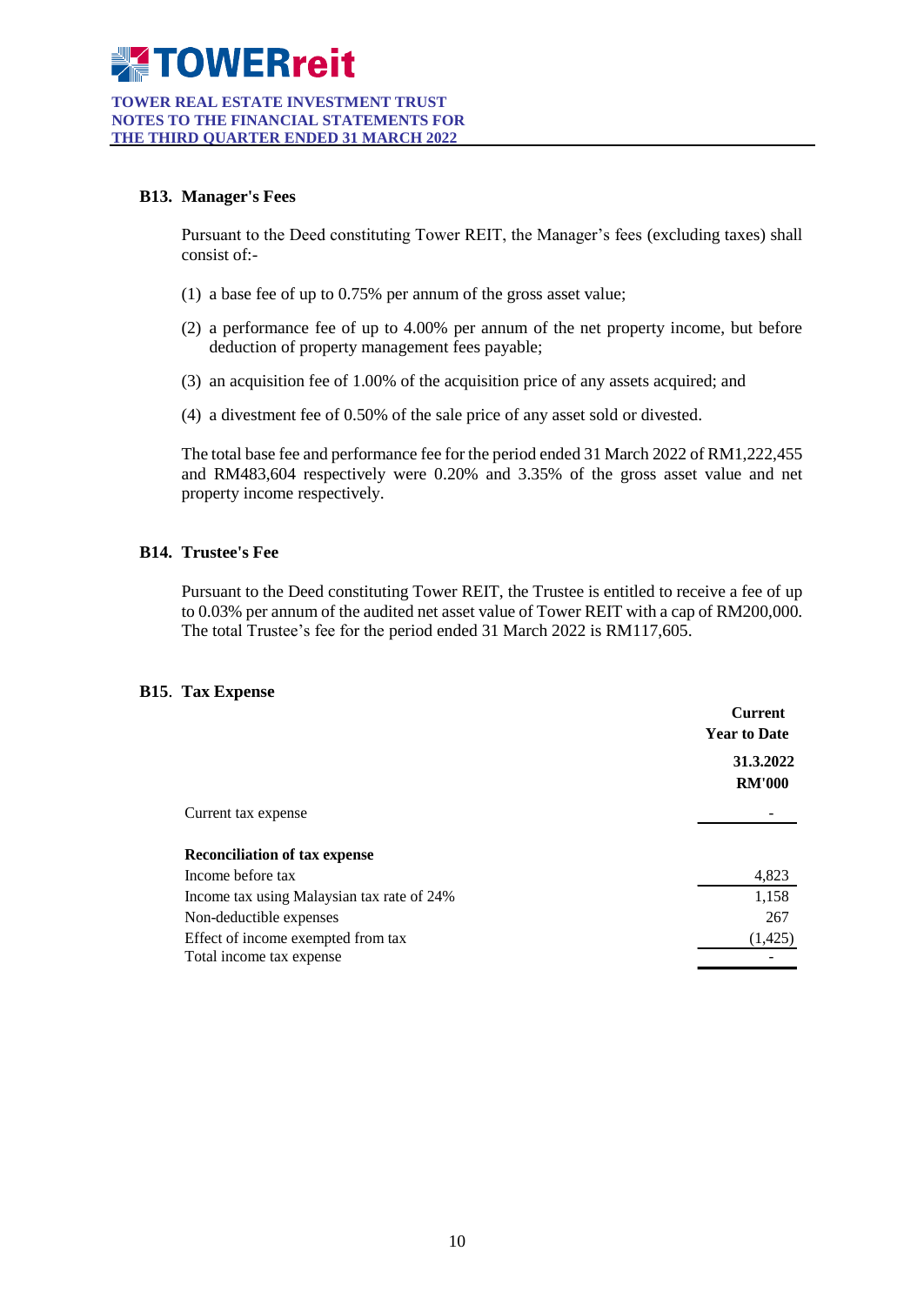#### **TOWER REAL ESTATE INVESTMENT TRUST NOTES TO THE FINANCIAL STATEMENTS FOR THE THIRD QUARTER ENDED 31 MARCH 2022**

#### **B16. Income Distribution**

No income distribution had been declared for the current quarter.

The distribution to the unitholders is derived from the following sources: -

| The figures have not been audited.<br><b>Individual Ouarter</b> |                             | <b>Cumulative Quarter</b>         |                     |                |
|-----------------------------------------------------------------|-----------------------------|-----------------------------------|---------------------|----------------|
|                                                                 |                             | <b>Preceding Year</b>             |                     | Preceding      |
|                                                                 |                             | <b>Current Year Corresponding</b> | <b>Current Year</b> | Year           |
|                                                                 | Quarter Ended Quarter Ended |                                   | <b>To Date</b>      | <b>To Date</b> |
|                                                                 | 31.03.2022                  | 31.03.2021                        | 31.03.2022          | 31.03.2021     |
|                                                                 | <b>RM'000</b>               | <b>RM'000</b>                     | <b>RM'000</b>       | <b>RM'000</b>  |
| Rental income                                                   | 7,995                       | 8,424                             | 24,357              | 23,522         |
| Interest income                                                 | 16                          | 15                                | 41                  | 37             |
| Other income                                                    | 32                          | 3                                 | 51                  | 31             |
|                                                                 | 8,043                       | 8,442                             | 24,449              | 23,590         |
| Less:                                                           |                             |                                   |                     |                |
| Expenses                                                        | (6,880)                     | (6,657)                           | (19,626)            | (18,790)       |
| Taxation                                                        |                             |                                   |                     |                |
| Realised income for the period                                  | 1,163                       | 1,785                             | 4,823               | 4,800          |
| Previous quarter/period undistributed realised income           | 58,955                      | 58,731                            | 58,661              | 58,660         |
| Total realised income available for distribution                | 60,118                      | 60,516                            | 63,484              | 63,460         |
| Less: Proposed/declared income distribution                     |                             |                                   | (3,366)             | (2,944)        |
| Balance undistributed realised income                           | 60,118                      | 60,516                            | 60,118              | 60,516         |
| Distribution per unit (sen)                                     |                             |                                   | 1.20                | 1.05           |

### **B17. Units held by Related Parties**

As at 31 March 2022, the Manager did not hold any unit in Tower REIT. The related parties of the Manager held units in Tower REIT as follows:

|                                          | <b>Number of Units</b> | <b>Market Value**</b> |  |
|------------------------------------------|------------------------|-----------------------|--|
|                                          | 000'                   | <b>RM'000</b>         |  |
| Direct unitholdings in Tower REIT of     |                        |                       |  |
| the related parties of the Manager:      |                        |                       |  |
| <b>GLM Equities Sdn Bhd</b>              | 60,769                 | 31,904                |  |
| Hong Leong Assurance Berhad              | 57,771                 | 30,330                |  |
| Asia Fountain Investment Company Limited | 14,000                 | 7,350                 |  |
| Associated Land Sendirian Berhad         | 13,409                 | 7,040                 |  |
| Hong Leong Investment Bank Berhad        | 5,887                  | 3,091                 |  |

\*\* The market value is determined by multiplying the number of units with the market price as at 31 March 2022 of RM0.525 per unit.